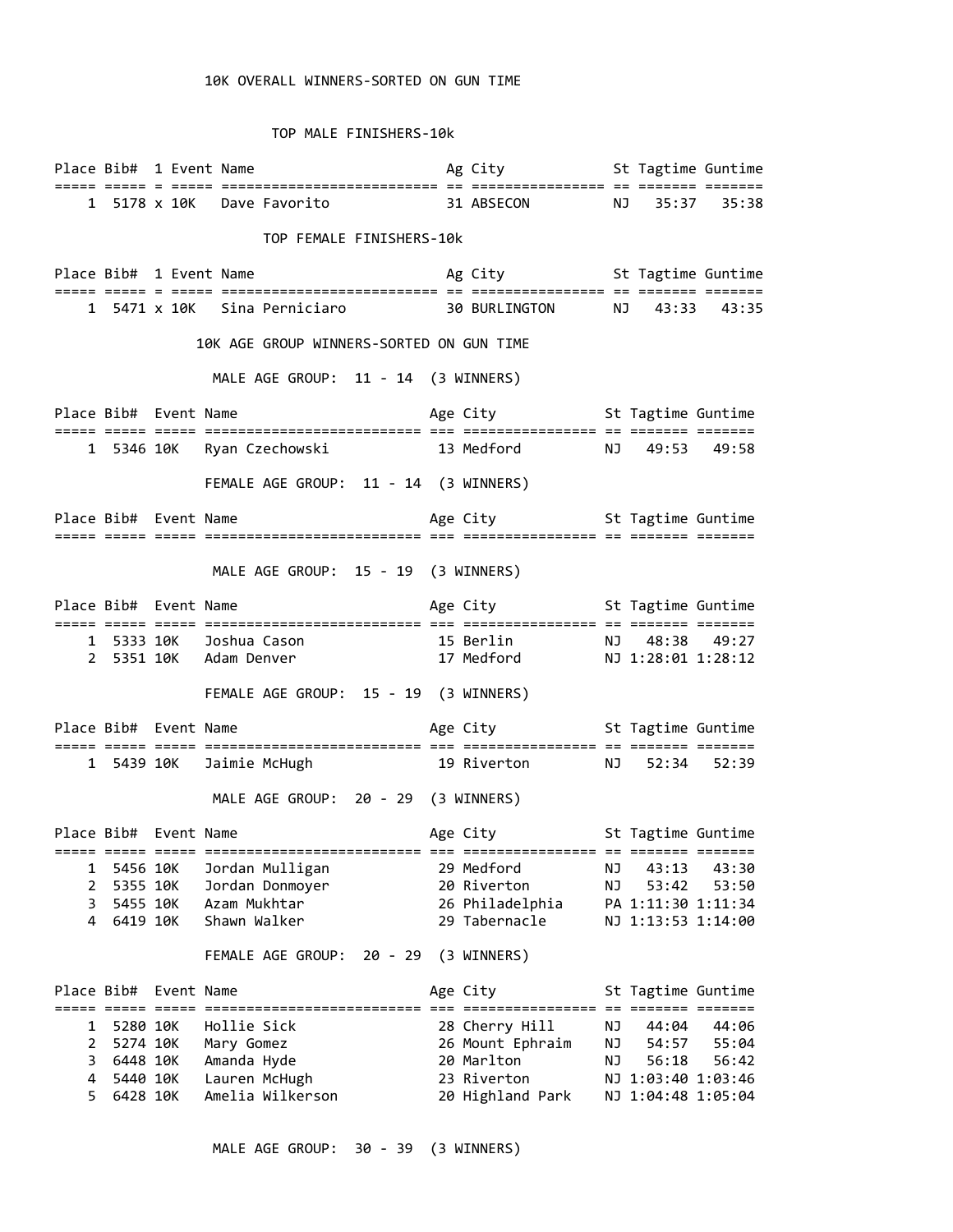|                       |            | Place Bib# Event Name |                                       | Age City            |    | St Tagtime Guntime |             |
|-----------------------|------------|-----------------------|---------------------------------------|---------------------|----|--------------------|-------------|
|                       |            | ===== =====           |                                       |                     |    |                    | ====        |
| 1                     | 5259 10K   |                       | Kevin Curran                          | 37 Blue Bell        | PA | 42:51              | 43:28       |
| $\overline{2}$        | 6423 10K   |                       | Stephen Waniak                        | 32 Mount Laurel     | NJ | 45:52              | 45:57       |
| 3                     | 5324 10K   |                       | Andrew Caden                          | 33 Marlton          | NJ | 47:22              | 47:24       |
| 4                     | 5484 10K   |                       | Michael Roadside                      | 30 Palmyra          | ΝJ | 51:12              | 51:20       |
| 5                     | 5489 10K   |                       | Eugene Rutzler                        | 34 Marlton          | NJ | 52:44              | 52:52       |
|                       |            |                       | FEMALE AGE GROUP: 30 - 39 (3 WINNERS) |                     |    |                    |             |
|                       |            | Place Bib# Event Name |                                       | Age City            |    | St Tagtime Guntime |             |
| 1                     | 5373 10K   |                       | Danielle Fudala                       | 37 Maple Shade      | NJ | 51:18              | 51:22       |
| $\mathbf{2}^{\prime}$ |            | 5416 10K              | Ginger Keeble                         | 37 Medford          | NJ | 59:15              | 59:25       |
| 3                     | 5378 10K   |                       | Erin Gilbert                          | 31 Hillsborough     | NJ | 59:26              | 59:39       |
| 4                     | 6403 10K   |                       | Danielle Starn                        | 36 Millville        |    | NJ 1:00:53 1:01:03 |             |
| 5.                    | 5465 10K   |                       | Alisa Palazzi                         | 33 Medford          |    | NJ 1:00:57 1:01:15 |             |
|                       |            |                       | MALE AGE GROUP:<br>40 - 49            | (3 WINNERS)         |    |                    |             |
|                       |            | Place Bib# Event Name |                                       | Age City            |    | St Tagtime Guntime |             |
| 1                     | 5329 10K   |                       | Marco Cardoso                         | 46 Sayreville       | NJ | 37:27              | 37:28       |
| $\overline{2}$        | 5252 10K   |                       | Dave Welsh                            | 42 Oaklyn           | ΝJ | 39:29              | 39:30       |
| 3                     | 5315 10K   |                       | John Beck                             | 43 Trenton          | NJ | 48:44              | 48:46       |
| 4                     |            | 6411 10K              | George Uron                           | 47 Waterford Works  | NJ | 51:40              | 51:45       |
| 5                     | 5485 10K   |                       | Patrick Rodio                         | 46 Collingswood     | NJ | 53:01              | 53:06       |
|                       |            |                       |                                       |                     |    |                    |             |
|                       |            |                       | FEMALE AGE GROUP:                     | 40 - 49 (3 WINNERS) |    |                    |             |
|                       |            | Place Bib# Event Name |                                       | Age City            |    | St Tagtime Guntime |             |
|                       |            |                       |                                       |                     |    |                    |             |
| 1                     | 5264 10K   |                       | Barb Eiferman                         | 43 Medford          | NJ | 47:56              | 48:01       |
| $\mathbf{2}$          |            | 5319 10K              | Lisa Branco Sleeper                   | 40 Mount Laurel     | NJ | 47:57              | 48:01       |
| 3                     | 5284 10K   |                       | Laura Rowley                          | 44 Toms River       | NJ | 51:17              | 51:24       |
| 4                     | 5463 10K   |                       | Aisha O'Donnell                       | 42 Burlington       | NJ | 53:41              | 53:47       |
| 5                     | 6427 10K   |                       | Laura Wieland                         | 47 Cherry Hill      | NJ | 58:44              | 58:54       |
|                       |            |                       | MALE AGE GROUP: 50 - 59               | (3 WINNERS)         |    |                    |             |
|                       |            | Place Bib# Event Name |                                       | Age City            |    | St Tagtime Guntime |             |
| 1                     | 5195 10K   |                       | Manuel Pereira                        | 57 Elizabeth        | ΝJ | 40:54              | 40:54       |
| $\mathbf{2}^{\prime}$ | 5466 10K   |                       | Phil Panus                            | 53 Mount Laurel     | NJ | 46:19              | 46:20       |
| 3                     | 5389 10K   |                       | Brandon Hamilton                      | 51 Collingswood     | NJ | 47:37              | 47:39       |
| 4                     |            | 5461 10K              | Sovannara Nop                         | 50 Cherry Hill      | NJ |                    | 48:32 48:37 |
| 5                     | 5425 10K   |                       | Robert Law                            | 50 Mantua           | NJ | 49:38              | 49:44       |
|                       |            |                       | FEMALE AGE GROUP: 50 - 59 (3 WINNERS) |                     |    |                    |             |
|                       |            | Place Bib# Event Name |                                       | Age City            |    | St Tagtime Guntime |             |
| 1                     | 5500 10K   |                       | Valerie Smith                         | 51 Roebling         | NJ | 47:00              | 47:02       |
| 2                     |            | 5391 10K              | Michelle Harvey                       | 53 Atco             | NJ | 59:18              | 59:33       |
| 3                     |            | 5479 10K              | Sarah Prawdzik                        | 56 Medford          |    | NJ 1:00:48 1:00:55 |             |
| 4                     | 5312 10K   |                       | Carol Balke                           | 58 Vincentown       |    | NJ 1:06:10 1:06:17 |             |
| 5.                    | 5464 10K   |                       | Nicole Orchard                        | 50 Clementon        |    | NJ 1:08:17 1:08:29 |             |
|                       |            |                       | MALE AGE GROUP: 60 - 69               | (3 WINNERS)         |    |                    |             |
|                       |            |                       |                                       |                     |    |                    |             |
|                       |            | Place Bib# Event Name |                                       | Age City            |    | St Tagtime Guntime |             |
| 1                     | 5337 10K   |                       | Stan Cooper                           | 60 Cherry Hill      | NJ |                    | 48:08 48:08 |
|                       | 2 5251 10K |                       | Paul Sick                             | 67 Chambersburg     | PA | 50:39              | 50:42       |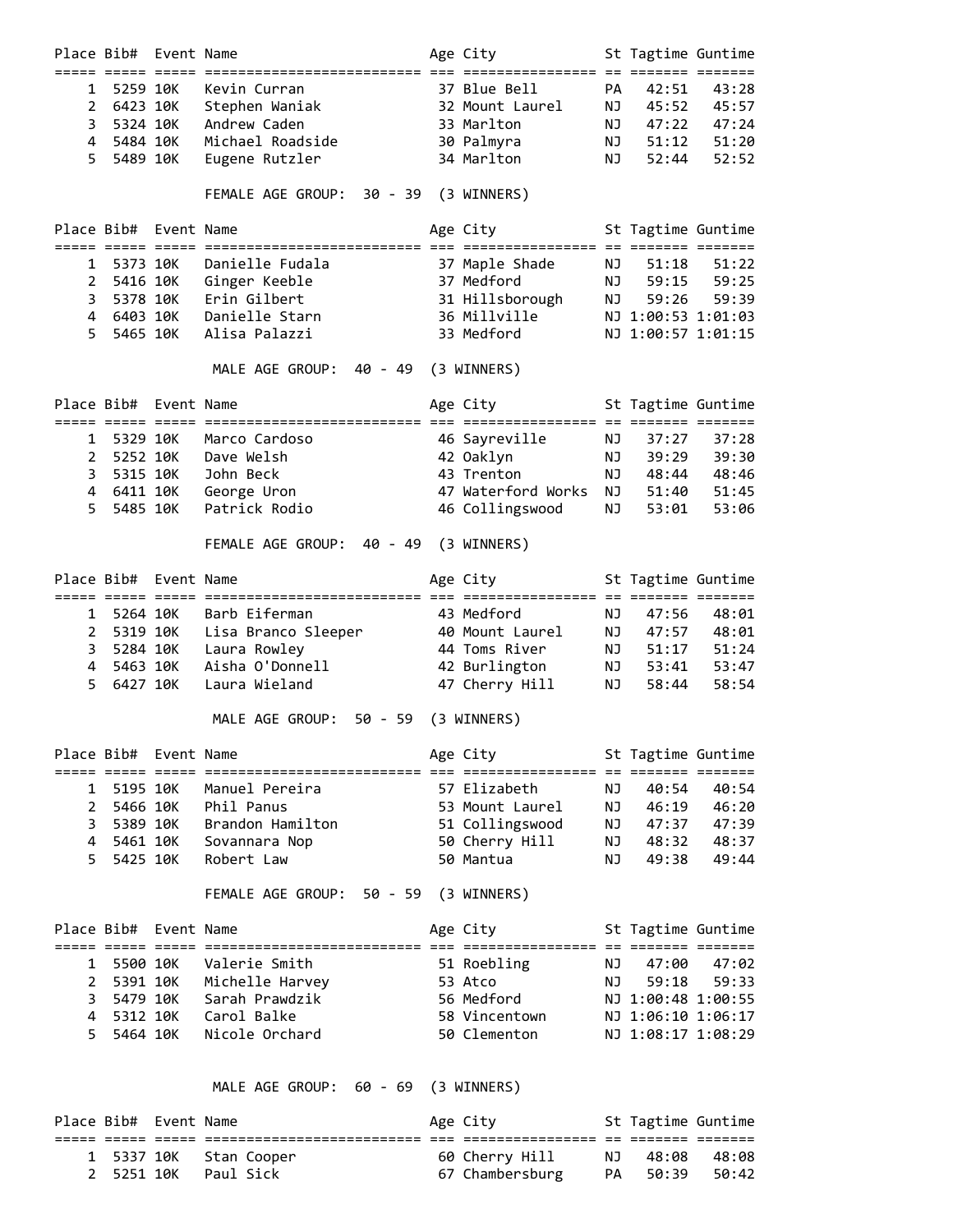| 3<br>4 | 5390 10K              |         | Matt Hanley<br>5487 10K Ted Rosenberg                                                                                                                       | 62 Marlton<br><b>NJ</b><br>63 Medford                                                                      | NJ   | 57:52              | 58:04<br>59:22 1:00:01 |
|--------|-----------------------|---------|-------------------------------------------------------------------------------------------------------------------------------------------------------------|------------------------------------------------------------------------------------------------------------|------|--------------------|------------------------|
| 5.     | 5393 10K              |         | Jerry Hellman                                                                                                                                               | 65 Medford                                                                                                 |      | NJ 1:00:54 1:00:59 |                        |
|        |                       |         | FEMALE AGE GROUP: 60 - 69 (3 WINNERS)                                                                                                                       |                                                                                                            |      |                    |                        |
|        | Place Bib# Event Name |         |                                                                                                                                                             | Age City <b>St Tagtime Guntime</b>                                                                         |      |                    |                        |
|        |                       |         | 1 6404 10K Vera Stek 67 Egg Harbor City NJ 1:01:26 1:01:30<br>2 5303 10K Catherine Akridge 67 Manchester Towns NJ 1:02:39 1:02:41                           |                                                                                                            |      |                    |                        |
|        |                       |         |                                                                                                                                                             |                                                                                                            |      |                    |                        |
|        |                       |         | 3 6438 10K Patricia Wright                                                                                                                                  | 65 Brownsville MN 1:12:09 1:12:42                                                                          |      |                    |                        |
|        |                       |         | MALE AGE GROUP: 70 - 99 (3 WINNERS)                                                                                                                         |                                                                                                            |      |                    |                        |
|        | Place Bib# Event Name |         |                                                                                                                                                             | Age City <b>St Tagtime Guntime</b>                                                                         |      |                    |                        |
|        |                       |         | 1 5318 10K George Botcheos                  72 Voorhees           NJ 56:32 56:35<br>2 5420 10K Robert Koen                72 Audubon         NJ 58:50 58:53 |                                                                                                            |      |                    |                        |
|        |                       |         |                                                                                                                                                             |                                                                                                            |      |                    |                        |
| 3      |                       |         | 5361 10K Ron Enfield                                                                                                                                        | 73 Cherry Hill NJ 1:27:07 1:27:29                                                                          |      |                    |                        |
|        |                       |         | 5K OVERALL WINNERS - BASED ON GUN TIME - UPDATED JUNE 30<br>TOP MALE FINISHERS-5K                                                                           |                                                                                                            |      |                    |                        |
|        | Place Bib# Event Name |         |                                                                                                                                                             | Ag City 5t Tagtime Guntime                                                                                 |      |                    |                        |
|        |                       |         |                                                                                                                                                             |                                                                                                            |      |                    |                        |
| 1      |                       |         | 5483 5K Jason Richwall                                                                                                                                      | 21 MEDFORD                                                                                                 | NJ   | 17:01              | 17:02                  |
|        |                       |         | TOP FEMALE FINISHERS-5K                                                                                                                                     |                                                                                                            |      |                    |                        |
|        | Place Bib# Event Name |         |                                                                                                                                                             | Ag City 5t Tagtime Guntime                                                                                 |      |                    |                        |
| 1      |                       | 5385 5K | Beth Greenwood <b>Beth</b> Greenwood                                                                                                                        | 36 VOORHEES                                                                                                | NJ   | 21:04              | 21:06                  |
|        |                       |         | 5K AGE GROUP WINNERS-SORTED ON TAG TIME<br>MALE AGE GROUP: 1 - 10 (3 WINNERS)                                                                               |                                                                                                            |      |                    |                        |
|        | Place Bib# Event Name |         |                                                                                                                                                             | Age City <b>Show Common Common Common Common Common Common Common Common Common Common Common Common C</b> |      | St Tagtime Guntime |                        |
| 1      | 5193 5K               |         | Jack Tindall                                                                                                                                                | 9 Marlton                                                                                                  | NJ   | 28:22              | 28:25                  |
|        |                       |         | FEMALE AGE GROUP: 1 - 10 (3 WINNERS)                                                                                                                        |                                                                                                            |      |                    |                        |
|        | Place Bib# Event Name |         |                                                                                                                                                             | Age City <b>St Tagtime Guntime</b>                                                                         |      |                    |                        |
| 1      | 5180 5K               |         | Olympia Buchaillot                                                                                                                                          | 9 Vincentown                                                                                               | NJ 1 | 39:55              | 40:17                  |
|        |                       |         | MALE AGE GROUP: 11 - 14 (3 WINNERS)                                                                                                                         |                                                                                                            |      |                    |                        |
|        | Place Bib# Event Name |         |                                                                                                                                                             | Age City 5t Tagtime Guntime                                                                                |      |                    |                        |
| 1      |                       | 5301 5K | Stephen Agliano Jr                                                                                                                                          | 13 Marlton                                                                                                 | NJ   | 23:48              | 23:52                  |
| 2      |                       |         | 5488 5K Chase Rosenberger                                                                                                                                   | 14 Maple Shade NJ 25:42 25:50                                                                              |      |                    |                        |
| 3      |                       |         | 5370 5K Patrick Flaharty 11 Vincentown                                                                                                                      |                                                                                                            | NJ   | 32:52              | 33:18                  |
|        |                       |         | FEMALE AGE GROUP: 11 - 14 (3 WINNERS)                                                                                                                       |                                                                                                            |      |                    |                        |
|        | Place Bib# Event Name |         |                                                                                                                                                             | Age City                                                                                                   |      | St Tagtime Guntime |                        |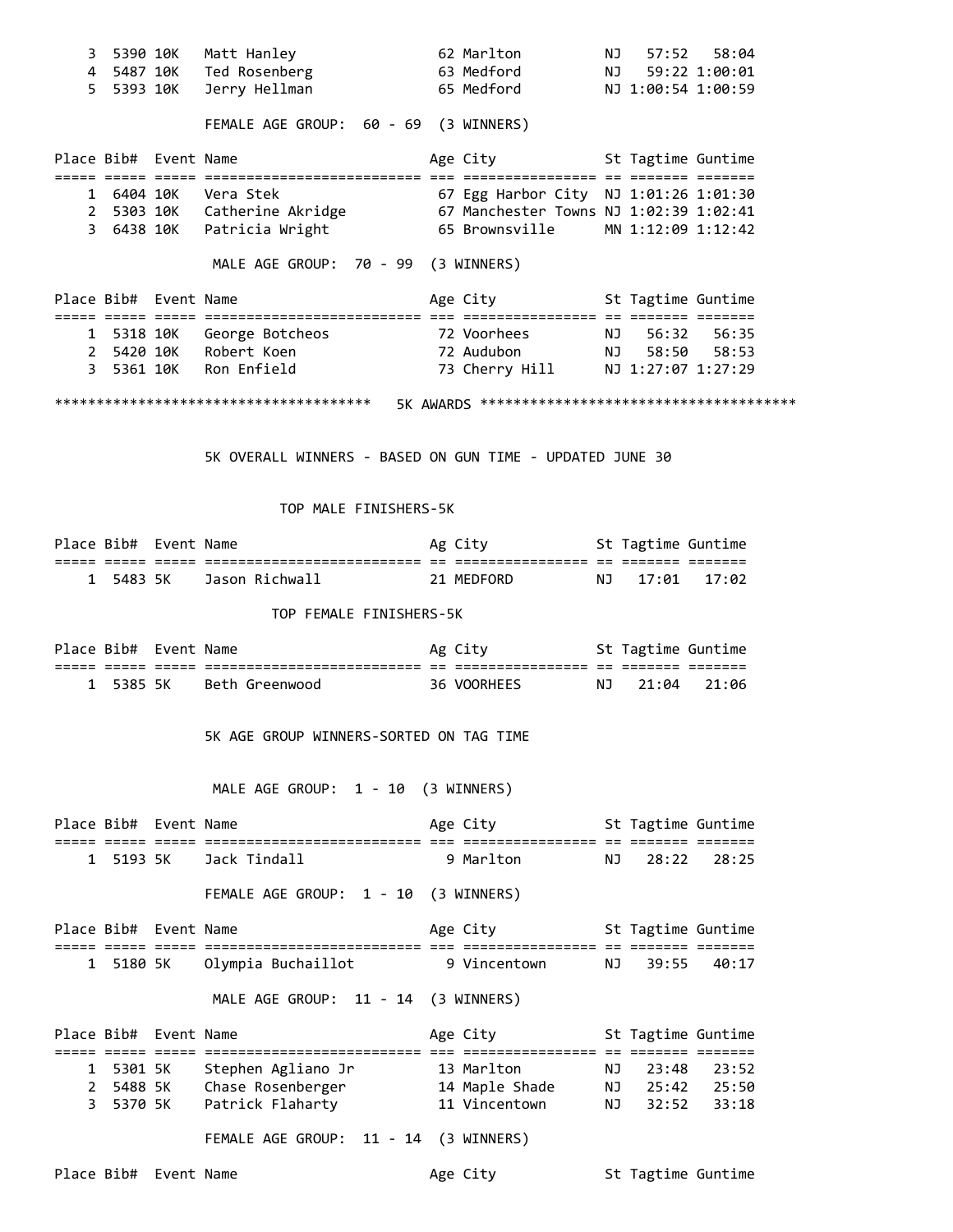| 1                          | 5186 5K               | Kasey Thomas                          | 12 Mount Laurel                                     | ΝJ       | 29:29              | 29:41          |
|----------------------------|-----------------------|---------------------------------------|-----------------------------------------------------|----------|--------------------|----------------|
| $\mathbf{2}^{\prime}$      | 5177 5K               | Reese Caffery                         | 11 Medford                                          | NJ       | 31:11              | 31:35          |
| 3                          | 5287 5K               | Mercedes Declet                       | 12 Mount Laurel                                     | NJ       | 37:34              | 37:54          |
| 4                          | 5343 5K               | Emma Czechowski                       | 11 Medford                                          | NJ       | 37:35              | 38:01          |
|                            |                       |                                       |                                                     |          |                    |                |
|                            |                       | MALE AGE GROUP: 15 - 19 (3 WINNERS)   |                                                     |          |                    |                |
|                            | Place Bib# Event Name |                                       | Age City                                            |          | St Tagtime Guntime |                |
| 1                          | 6433 5K               | Johnathan Womack                      | 18 Mount Holly                                      | ΝJ       | 19:09              | 19:12          |
| $\mathbf{2}^{\prime}$      | 5181 5K               | Dimitry Faltas                        | 17 Medford                                          | NJ       | 20:50              | 20:51          |
| 3                          | 5325 5K               | Aaron Caldwell                        | 19 Medford Lakes                                    | NJ       | 22:13              | 22:14          |
|                            | 4 6434 5K             | Jonah Worrell                         | 17 Vincentown                                       | NJ       | 22:45              | 22:48          |
| 5.                         | 5292 5K               | Jonathan Martinez                     | 17 Vincentown                                       | NJ       | 23:06              | 23:08          |
|                            |                       |                                       |                                                     |          |                    |                |
|                            |                       | FEMALE AGE GROUP: 15 - 19 (3 WINNERS) |                                                     |          |                    |                |
|                            | Place Bib# Event Name |                                       | Age City                                            |          | St Tagtime Guntime |                |
|                            |                       |                                       |                                                     |          |                    |                |
|                            | 1 6439 5K             | Casey Wrightson                       | 16 Marlton                                          | ΝJ       | 28:05              | 28:10          |
|                            |                       | MALE AGE GROUP: 20 - 29 (3 WINNERS)   |                                                     |          |                    |                |
|                            | Place Bib# Event Name |                                       | Age City                                            |          | St Tagtime Guntime |                |
|                            | 1 5414 5K             | Robert Kane                           | 24 Havertown                                        | PA       | 30:38              | 31:05          |
|                            |                       |                                       |                                                     |          |                    |                |
|                            |                       | FEMALE AGE GROUP: 20 - 29 (3 WINNERS) |                                                     |          |                    |                |
|                            | Place Bib# Event Name |                                       | Age City                                            |          | St Tagtime Guntime |                |
| 1                          | 5268 5K               | Deana Wood                            | ================= == ======= =======<br>26 Voorhees | ΝJ       | 25:38              | 25:42          |
|                            |                       |                                       |                                                     |          |                    |                |
|                            |                       |                                       |                                                     |          |                    |                |
| $\mathbf{2}^{\prime}$      | 6445 5K               | Sarah Agemian                         | 29 Vincentown                                       | NJ       | 29:36              | 30:20          |
| 3                          | 6432 5K               | Jennifer Witherow                     | 26 Medford                                          | NJ       | 30:38              | 31:05          |
| 4                          | 5457 5K               | Meghan Mulligan<br>28 Medford         |                                                     | NJ       | 33:36              | 33:53          |
| 5                          | 6446 5K               | Alyssa Abrams                         | 27 Vincentown                                       | NJ       | 35:10              | 35:53          |
|                            |                       | MALE AGE GROUP: 30 - 39               | (3 WINNERS)                                         |          |                    |                |
|                            | Place Bib# Event Name |                                       | Age City                                            |          | St Tagtime Guntime |                |
|                            |                       |                                       |                                                     |          |                    |                |
| 1                          | 5192 5K               | Bill Tindall                          | 36 Marlton                                          | NJ       | 19:32              | 19:34          |
| $\overline{2}$             | 5357 5K               | Torrey Drum                           | 32 Levittown                                        | PA       | 23:17              | 23:24          |
| 3                          | 5408 5K               | Jared Iwanowski                       | 37 Vincentown                                       | NJ       | 24:41              | 24:52          |
| 4                          | 6450 5K               | Jason Gray                            | 38 Medford                                          | NJ       | 24:51              | 25:01          |
| 5.                         | 6415 5K               | Michael Vanhees                       | 31 Riverton                                         | NJ       | 25:04              | 25:12          |
|                            |                       | FEMALE AGE GROUP: 30 - 39 (3 WINNERS) |                                                     |          |                    |                |
|                            | Place Bib# Event Name |                                       | Age City                                            |          | St Tagtime Guntime |                |
|                            |                       |                                       |                                                     |          |                    |                |
| 1                          | 5191 5K               | Tonya Russell                         | 31 Woodbury                                         | NJ       | 22:38              | 22:41          |
| 2                          | 5253 5K               | Deona Donahue                         | 34 Vincentown                                       | NJ       | 23:15              | 23:17          |
| 3                          | 6406 5K               | Christy Tice                          | 38 Marlton                                          | NJ       | 25:00              | 25:04          |
| 4                          | 5260 5K               | Alexis Udine                          | 35 Voorhees                                         | NJ       | 25:39              | 25:42          |
| 5                          | 5490 5K               | Lisa Saffici                          | 39 Mount Laurel                                     | NJ       | 25:49              | 26:00          |
|                            |                       | MALE AGE GROUP: 40 - 49               | (3 WINNERS)                                         |          |                    |                |
|                            | Place Bib# Event Name |                                       | Age City                                            |          | St Tagtime Guntime |                |
|                            |                       |                                       |                                                     |          |                    |                |
| 1<br>$\mathbf{2}^{\prime}$ | 5306 5K<br>5283 5K    | Rafael Almanzar<br>Brian Hillers      | 42 Blackwood<br>47 Moorestown                       | NJ<br>NJ | 23:50<br>29:37     | 23:55<br>29:49 |